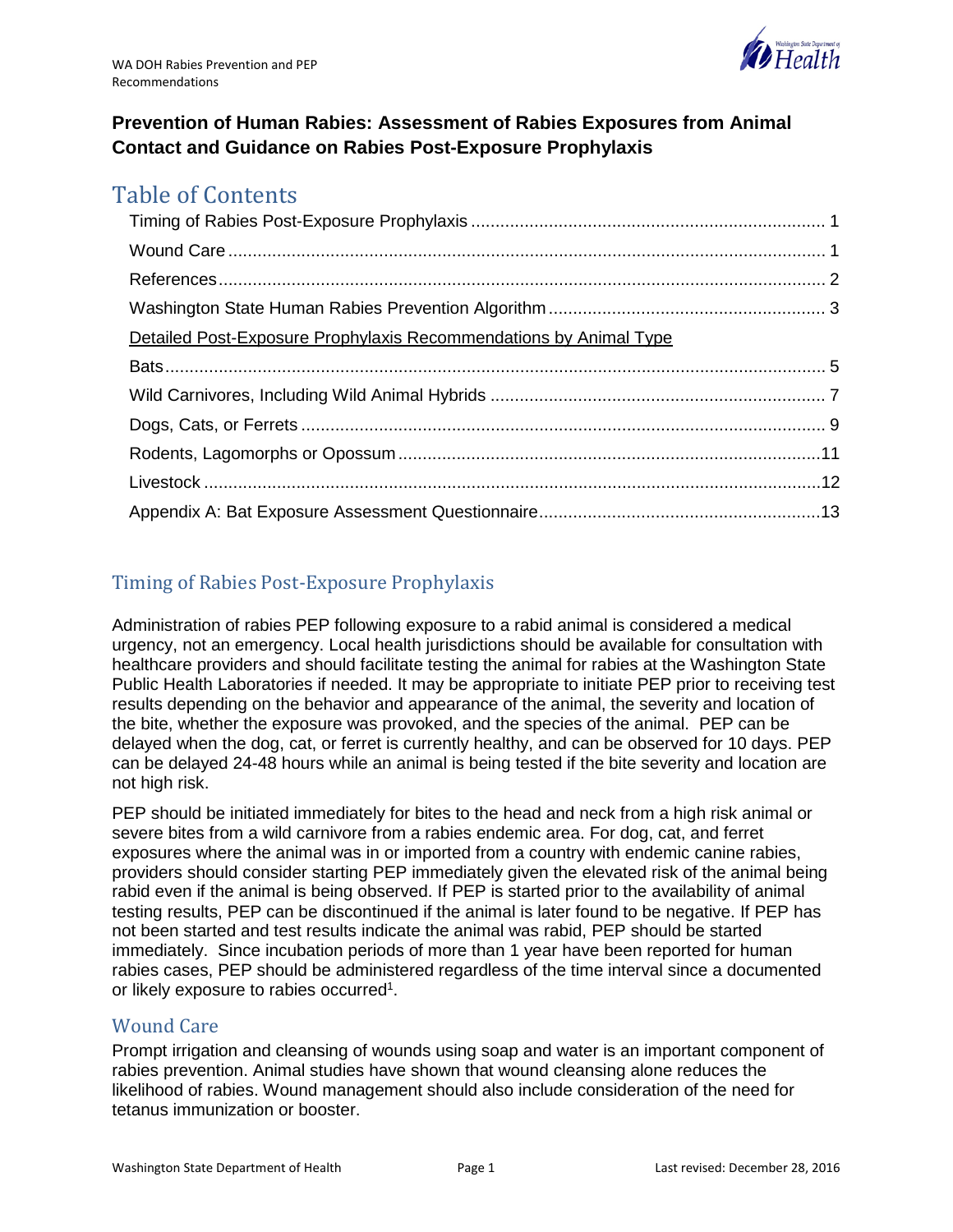

## <span id="page-1-0"></span>References

1CDC. Human Rabies Prevention—United States, 2008 Recommendations of the ACIP. MMWR 2008;57:1–28. Available at:<http://www.cdc.gov/mmwr/preview/mmwrhtml/rr57e507a1.htm>

2Monroe BP, Yager P, Blanton J, et al. Rabies surveillance in the United States during 2014. JAVMA 2016;248(7):777-88. Available at:<http://avmajournals.avma.org/doi/full/10.2460/javma.248.7.777>

3Washington State Animals Tested for Rabies, 1989-2015. Available at: <http://www.doh.wa.gov/Portals/1/Documents/5100/rabiestested-past.pdf>

4NASPHV. Compendium of Animal Rabies Prevention and Control, 2016, JAVMA 2016;248(5):505-517. Available at:<http://nasphv.org/Documents/NASPHVRabiesCompendium.pdf>

**(Leave blank.)**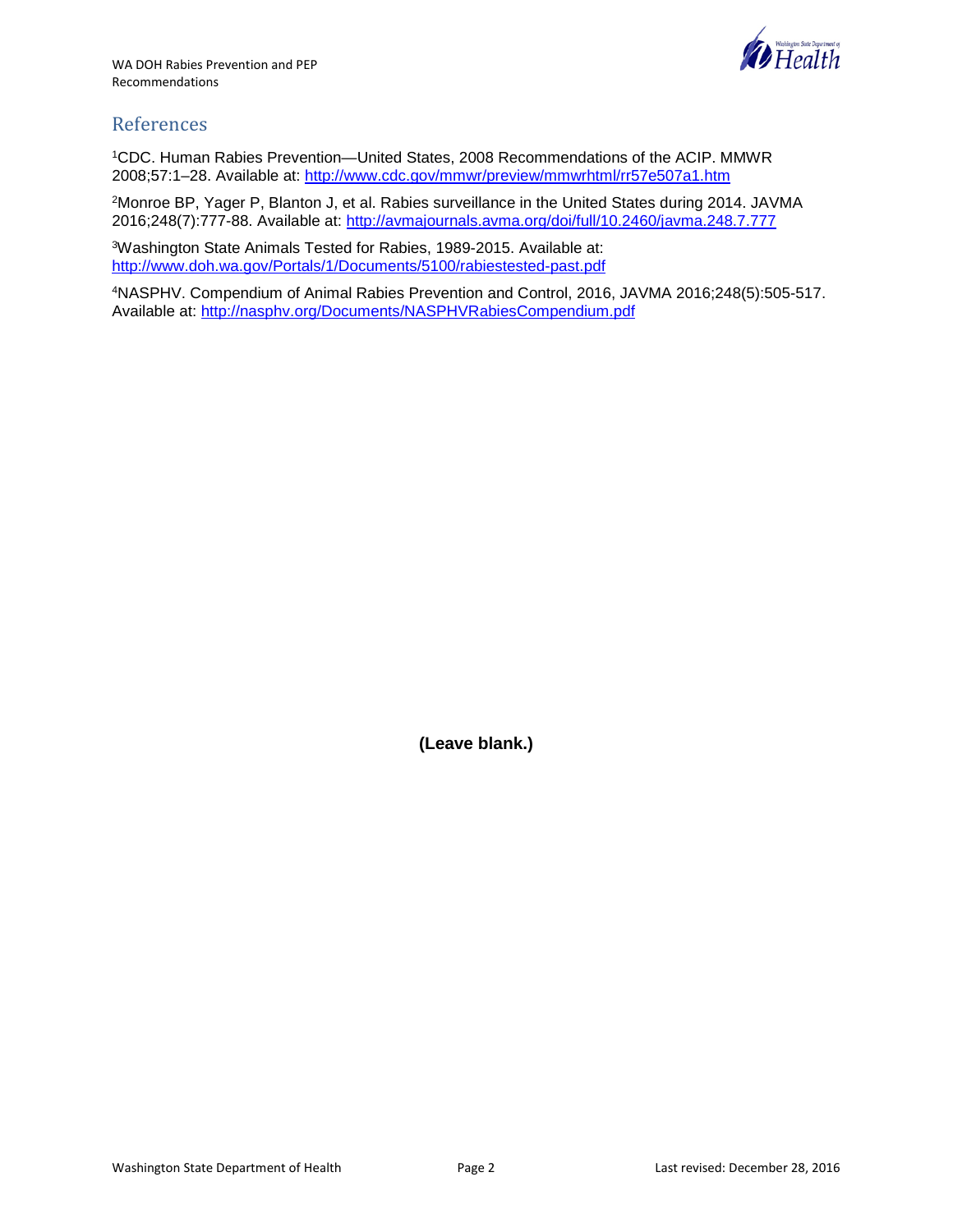# Washington State Human Rabies Prevention Algorithm

- **All suspected rabies exposures (to people) must be immediately reported** to the local health jurisdiction (LHJ) per WAC 246-101. This includes reporting of all persons to whom rabies post-exposure prophylaxis (PEP) is administered.
- **Consultations and animal testing** are available from the LHJ. Healthcare providers are encouraged to consult LHJs prior to initiating PEP.
- **Rabies exposures include** bites, scratches, and fresh wounds or mucous membranes contaminated with a mammal's saliva or neural tissue. Touching animal fur, blood, urine, or feces is not a rabies exposure. Non-mammals, e.g., birds and reptiles, do not get rabies. **Bat exposures**† deserve special consideration.

<span id="page-2-0"></span>

| <b>Animal type</b>                                                                                                                           | <b>Geographic location of</b><br>exposure                                                                                                     | <b>Notify</b><br><b>LHJ</b> | Animal testing recommendation                                                                                                                                                                                                                                                                                                                                                                                                    | <b>PEP</b> recommendation                                                                                                                                                                                                                                                                                                                                                                                                                                                                                                                                                                                                                   |  |
|----------------------------------------------------------------------------------------------------------------------------------------------|-----------------------------------------------------------------------------------------------------------------------------------------------|-----------------------------|----------------------------------------------------------------------------------------------------------------------------------------------------------------------------------------------------------------------------------------------------------------------------------------------------------------------------------------------------------------------------------------------------------------------------------|---------------------------------------------------------------------------------------------------------------------------------------------------------------------------------------------------------------------------------------------------------------------------------------------------------------------------------------------------------------------------------------------------------------------------------------------------------------------------------------------------------------------------------------------------------------------------------------------------------------------------------------------|--|
| Any rabid-acting*<br>mammal<br>$Bat^{\dagger}$                                                                                               | Anywhere                                                                                                                                      | Yes                         | Test if available.                                                                                                                                                                                                                                                                                                                                                                                                               | - If animal tests positive, OR if unable to test, give PEP<br>immediately.<br>- If bite to head/neck from any animal highly suspected to be rabid,                                                                                                                                                                                                                                                                                                                                                                                                                                                                                          |  |
| Wild carnivore (e.g.,<br>raccoon, skunk, fox,<br>coyote, wolf, or hybrid)                                                                    | In area with endemic<br>rabies in wild carnivores<br>(not WA)                                                                                 |                             |                                                                                                                                                                                                                                                                                                                                                                                                                                  | give PEP immediately.<br>If non-severe bite to other area (e.g., extremities) from any<br>animal, PEP can be delayed 24-48 hours while animal is tested.                                                                                                                                                                                                                                                                                                                                                                                                                                                                                    |  |
| Dog, cat, or ferret with<br>normal appearance &<br>behavior.<br>(Does not apply to<br>hybrids, e.g. wolf-<br>dogs.)                          | In or imported in past 6<br>months from rabies<br>endemic area including<br>Asia, Africa, Middle East,<br>South/Central America,<br>or Mexico | Yes                         | Confine and observe for 10 days. <sup>§</sup> If<br>signs of rabies* develop during<br>observation, call LHJ for immediate<br>testing (see rabid-acting* mammal<br>above).                                                                                                                                                                                                                                                       | - If tests positive or if unable to observe or test, give PEP.<br>- If observing, consider starting PEP immediately given elevated<br>risk; can discontinue if animal survives 10-day observation.                                                                                                                                                                                                                                                                                                                                                                                                                                          |  |
| <b>Wild animal hybrids</b><br>(e.g., wolf-dogs)                                                                                              | In Washington                                                                                                                                 | Yes                         | Generally test if available.<br>See special considerations for hybrids.                                                                                                                                                                                                                                                                                                                                                          | - If tests positive, give PEP.<br>- See special considerations for hybrids (wild carnivores section).                                                                                                                                                                                                                                                                                                                                                                                                                                                                                                                                       |  |
| <b>Raccoons</b>                                                                                                                              | In Washington                                                                                                                                 | Yes                         | Test if available.                                                                                                                                                                                                                                                                                                                                                                                                               | - If tests positive, give PEP.<br>- If unable to test: if provoked $a$ and normal appearing/behaving<br>then PEP not routinely recommended; if unprovoked or behavior<br>suspicious for rabies, recommend PEP.                                                                                                                                                                                                                                                                                                                                                                                                                              |  |
| <b>Other wild carnivores</b>                                                                                                                 | In Washington                                                                                                                                 | <b>Yes</b>                  | Test if available.                                                                                                                                                                                                                                                                                                                                                                                                               | - If tests positive or if unable to test, give PEP                                                                                                                                                                                                                                                                                                                                                                                                                                                                                                                                                                                          |  |
| Dog, cat, or ferret<br>(D/C/F) with normal<br>appearance &<br>behavior.<br>(Does not apply to<br>hybrids, e.g., wolf-<br>dogs.)              | In the U.S. (or a country<br>not known to be endemic<br>for canine rabies)                                                                    | No <sup>^</sup>             | • Confine and observe for 10 days. <sup>§</sup><br>o If signs of rabies develop during<br>observation, call LHJ for immediate<br>testing (see rabid-acting* mammal).<br>• Animal euthanized due to chronic illness<br>or injuries, or unwanted D/C/F:<br>o If feral/stray then test.<br>o If owned, test if unprovoked or D/C/F<br>had known exposure to bat/rabid<br>animal; otherwise victim can waive<br>testing if provoked. | - If observing, PEP not necessary if animal healthy for 10 days.<br>- If tests positive, give PEP.<br>- If unable to observe or test then consider exposure location:<br>• Outside WA State: Consult LHJ; consider D/C/F vaccination<br>status and contact with rabies reservoir species in that locale.<br>• In WA State: If D/C/F had exposure to an untested bat or<br>rabid animal in last 6 months give PEP. Otherwise:<br>If provoked <sup>a</sup> , PEP not recommended.<br>$\circ$<br>If unprovoked cat exposure, recommend PEP<br>$\circ$<br>If unprovoked dog/ferret exposure, consult LHJ, generally<br>$\circ$<br>recommend PEP |  |
| Rodent, hare/rabbit,<br>or opossum<br>Livestock (e.g., cattle,<br>llama, horse, pig)<br>NOTE: See definitions and explanations on next page. | Anywhere                                                                                                                                      | $No^$                       | No need to test unless rabid-acting*.<br>Consult with LHJ if thought to be rabid;<br>livestock should be evaluated by a<br>veterinarian.                                                                                                                                                                                                                                                                                         | PEP not recommended unless animal tests positive or unable to<br>test a rabid-acting* animal; consult LHJ in such cases.                                                                                                                                                                                                                                                                                                                                                                                                                                                                                                                    |  |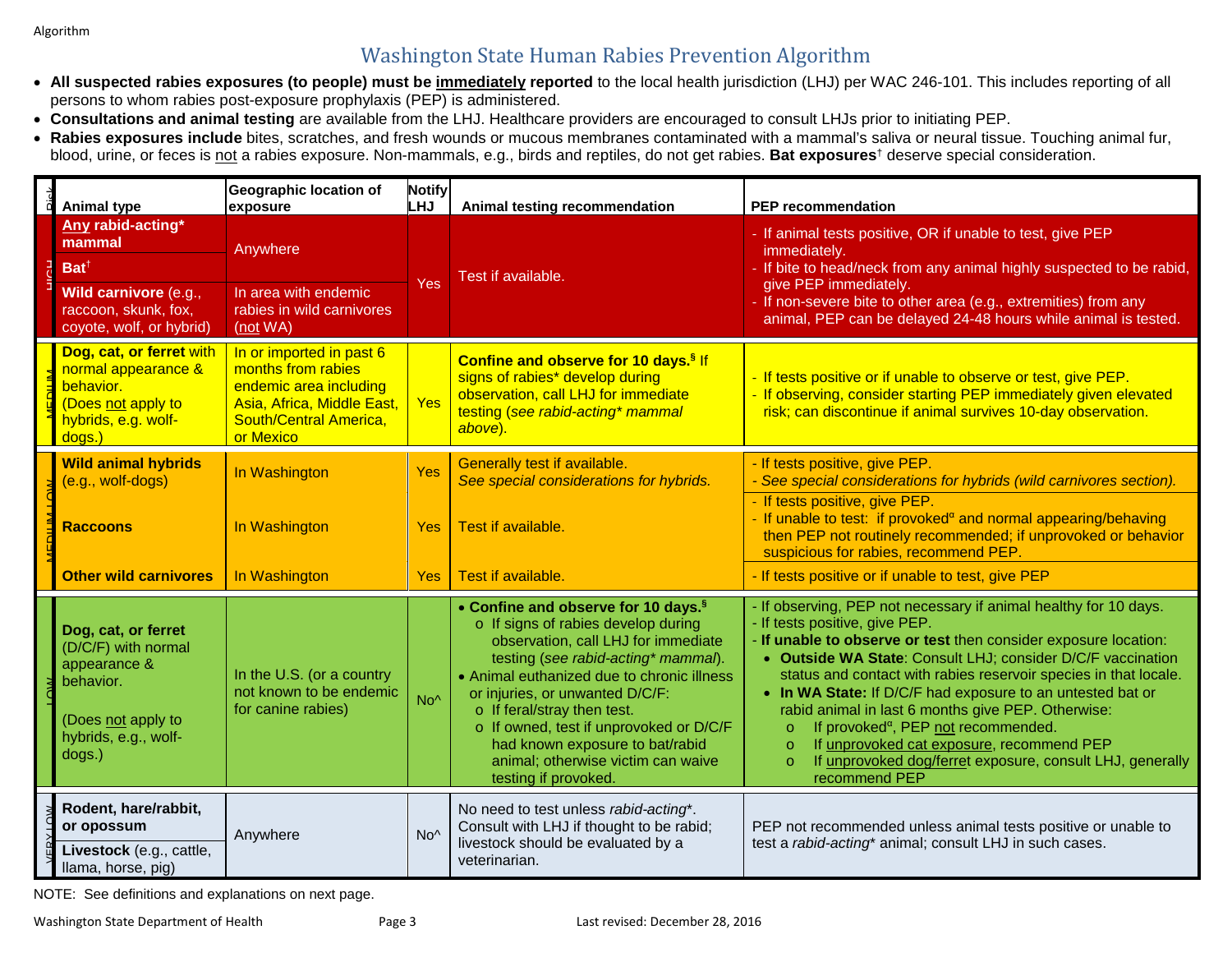Algorithm

**\* Rabid-acting:** Rabies virus causes an acute, rapidly progressive encephalitis. Observing unusual behavior or unhealthy appearance is a proxy to identify potentially rabid animals. Behavior changes and neurologic signs exhibited are variable based on species and stage of disease progression. In terrestrial mammals, suggestive signs include a sudden change in behavior, such as: being unusually withdrawn, stuporous or agitated; acting inappropriately aggressive or attempting to bite; approaching people (wild animals only); attacking inanimate objects; making abnormal vocalizations; stumbling or appearing weak; displaying muscle tremors, seizures, or difficulty swallowing; appearing afraid of water; salivating profusely (foaming at the mouth); and staring blankly or appearing to be blind. Livestock may also display head-pressing, circling, depression, drooping head or ears, or constant bellowing, or may isolate themselves from herd mates.

**† Bats:** An exposure assessment is necessary when a bat is found in a room with a person who cannot say that exposure did not occur (e.g., unattended infant or child, intoxicated adult, sleeping person). Bat bites may not leave visible marks. See Appendix A for additional information on exposure assessments related to bats.

§ **Observations:** Local health jurisdiction (LHJ) policy may differ as to whether dog/cat/ferret (D/C/F) observation should be done in home or with animal control. If D/C/F becomes ill or dies during observation, a veterinarian should be consulted to evaluate for rabies and the LHJ should be notified immediately.

^ **Notifying LHJ:** In general, low risk bites/exposures from dogs, cats, and ferrets in Washington and rodents, rabbits, opossum, and livestock are not reportable to the LHJ. However if PEP is given or animal shows signs of rabies, then exposure must be reported to the LHJ.

**<sup>α</sup> Provoked exposures:** May include invasion of an animal's territory (potentially even running by a dog), assisting an injured animal, startling or trying to capture an animal, coming between an animal and its young, taking food away from an animal, acting aggressively toward an animal, breaking up a fight between animals, or trying to touch, pet, or feed an unfamiliar animal. Provocation must be considered from the animal's perspective. An exposure is considered "unprovoked" if these behaviors are absent; for example, an animal suddenly appears or charges and bites a person who was not in any way interacting with the animal or its young.

#### **Legal reporting requirements in Washington State regulation (WAC 246-101-101 and -301)**

- All healthcare providers, healthcare facilities, and veterinarians are required to *immediately* notify the local health jurisdiction (LHJ) regarding suspected rabies exposures, including: (1) "Animal bites (when human exposure to rabies is suspected)," and (2) "Rabies, suspected human exposure (suspected human rabies exposure due to a bite from or other exposure to an animal that is suspected to be rabid)"
- The algorithm is intended to be a guide in determining whether an exposure to rabies should be suspected and whether reporting to the LHJ is necessary.

#### **Washington State rabies facts**

- Bats are currently the only known reservoir for rabies in Washington State.
	- o Rabies is not known to be endemic in raccoons, skunks, foxes, or other wild carnivores in this state; however surveillance for rabies in wild carnivores is minimal in Washington.
	- o Rarely, other animals are bitten by rabid bats and may become rabid in Washington State; examples since 1988 include horse, llama, and two cats.
	- o Historical animal testing for rabies in Washington State: [http://www.doh.wa.gov/YouandYourFamily/IllnessandDisease/Rabies/RabiesActivity.aspx.](http://www.doh.wa.gov/YouandYourFamily/IllnessandDisease/Rabies/RabiesActivity.aspx)
- Animals incubating or infected with rabies could be accidently imported into Washington State. o Risk differs elsewhere in the world (e.g., raccoon variant rabies in the east coast, skunk variant rabies in central US, dog variant rabies in Asia, etc.).

### **Criteria for assessing risk of rabies exposure**

- Consider the following: **(1)** animal type and health/behavior (see *rabid-acting*\*); **(2)** geographic location of exposure or geographic origin of the animal; **(3)** animal vaccination status; **(4)** circumstances of exposure (provoked<sup>a</sup> vs. unprovoked); **(5)** likelihood the animal could have been exposed to another rabid animal (outdoor vs. indoor animal; travel/import history of animal; feral/stray vs. pet).
- If you are unsure, consultations are available from your LHJ. If unable to reach LHJ, call DOH Communicable Disease Epidemiology (see below).

### **Wound care**

• Wound cleansing is important in rabies prevention. In animal studies, thorough wound cleansing with soap and water alone has been shown to reduce the likelihood of developing rabies.

## **References and additional resources**

- WASHINGTON STATE:
	- o Local health jurisdiction contact information:<http://www.doh.wa.gov/AboutUs/PublicHealthSystem/LocalHealthJurisdictions.aspx> (24/7 on-call service)
	- o Washington State Department of Health (only contact if unable to reach LHJ):
		- **Humans potentially exposed:** Office of Communicable Disease Epidemiology, 877-539-4344 or 206-418-5500 (24/7 on-call service)
	- **Animals potentially exposed:** Environmental Health Zoonotic Disease Program, 360-236-3385 (M-F, 8 am 4 pm); if unavailable call Epidemiology
- UNITED STATES: Centers for Disease Control and Prevention:<http://www.cdc.gov/rabies/>
- INTERNATIONAL: World Health Organization recommendations:<http://www.who.int/rabies/en/>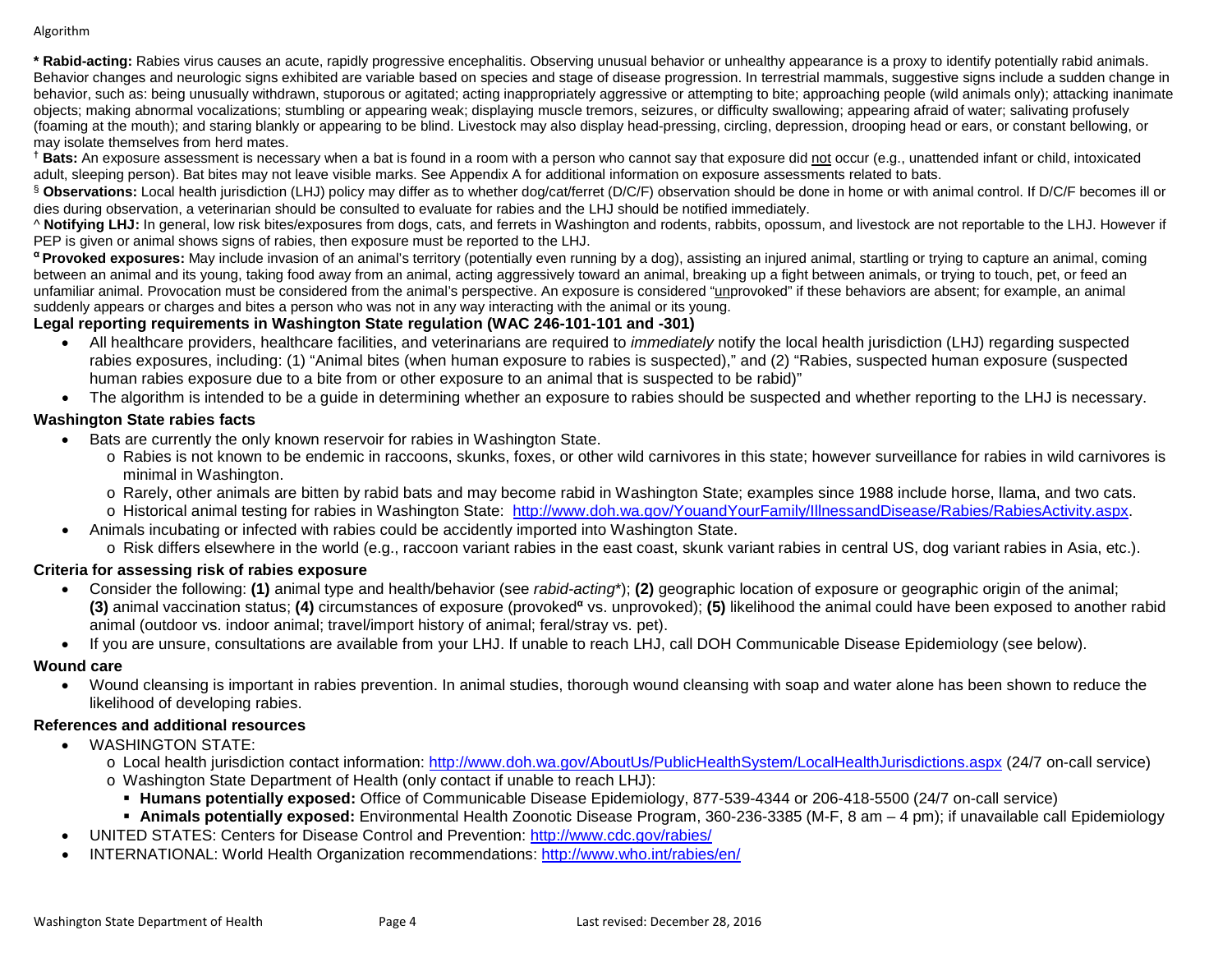## <span id="page-4-0"></span>Rabies Post-exposure Prophylaxis (PEP) Recommendations for Humans Exposed to Bats

For exposure assessment purposes, all bats should be presumed to be rabid unless testing shows they are negative for rabies.

#### **Guidance on testing and PEP if bat is available:**

In any exposure or potential exposure situation, the bat in question should be submitted for testing. It is always preferable to test the bat because a negative result will rule out exposure to rabies.

- If positive, give PEP.
- If negative, no need for PEP; discontinue PEP if already started.
- If specimen is unacceptable for testing, see below guidance for PEP if bat is not available

#### **Guidance on PEP if bat is not available to test:**

- Person with a known bat **bite, scratch or mucous membrane exposure**  $\rightarrow$  Recommend PEP
- Person has **other type of direct contact with a bat** (e.g., bat lands on person, bat flies into person) **Recommend PEP** unless the person is reasonably certain a bite, scratch, or mucous membrane exposure did not occur.
	- o Considerations:
		- **What was the nature of the contact?** 
			- Touching a bat's fur, wings, blood, feces, or urine is NOT an exposure; whereas contact with bat teeth, mouth parts, or claws represents a potential for scratch, bite, puncture, or saliva exposure.
			- If a bat flies into a person's exposed skin or a person blindly reaches behind an object and contacts a bat with bare hands, it is difficult to be reasonably certain a bite or scratch did not occur.
		- Was the bat dead? If the bat is completely dried out, any virus present would be inactivated; whereas if the bat is still moist (i.e., recently died) then contact with teeth or saliva may still be a risk (e.g., if a person put their fingers in the bat's mouth – especially if they had a resulting puncture wound).
		- Is an unattended child old enough to be a reliable witness about whether contact occurred?
- **Bat found in the room** with a person who might be unaware that a bite or direct contact occurred, e.g., a person wakes up to find a bat in the room and cannot be reasonably certain that a bite, scratch, or mucous membrane exposure did not occur OR a reliable person witnesses a bat in the room with a previously unattended child, a person with impaired level of consciousness (i.e., underlying disease, mental disability, intoxication, etc.) **Generally recommend PEP, exposure assessment should be performed (see exposure assessment form, Appendix A)** o Considerations:
	- These situations should not be considered exposures if circumstances suggest it is unlikely an exposure took place (e.g., desiccated bat, bed net used, etc.).
	- Was the bat alive or dead? If dead, is there any indication of how long it has been there (e.g., desiccated, covered in maggots)? Evaluate this in comparison to how long the person was in the room (e.g., only slept there 1 night).
	- For unattended children found with a bat in the room, is the child old enough to be a reliable witness about whether any contact occurred?
	- For others sleeping in adjacent or nearby rooms with doors that were open to room where bat found, PEP is not routinely recommended. Consider how the bat likely entered the home, where it was found in proximity to rooms, open window, chimney, etc., as well as whether a person might be unaware that a bite or direct contact occurred, as above.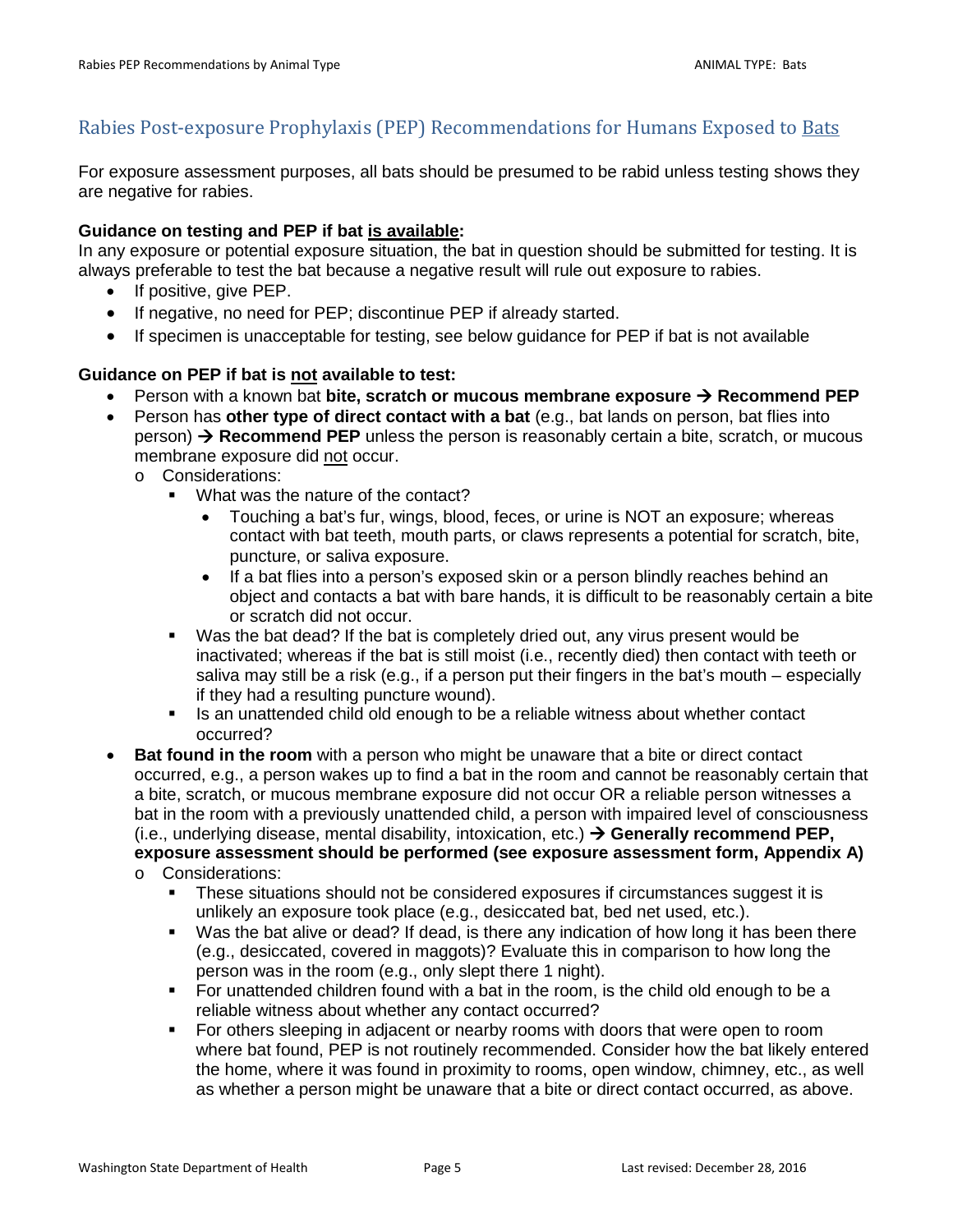Many patients without a definitive exposure (such as healthy adults who are light sleepers and would have detected a bat bite) may elect to forgo PEP

#### **Special Situations:**

- **Mass bat exposure event,** or multiple people exposed to a bat or bat colony, e.g. at a camp, apartment, church, etc. → individual exposure assessments should be performed to **determine risk (see Appendix A).** The risk assessment tool may be modified depending on the situation. Information to assess includes: direct contact with bat, description of bat(s), waking to find a bat in the room, seeing contact with another person and a bat, whether a person would be aware of a bat bite
- **Bat noted roosting or flying in sleeping area open to outdoors exposure assessments (Appendix A) should be performed**
- **Bat found in a body of water** in which someone was swimming  $\rightarrow$  PEP not recommended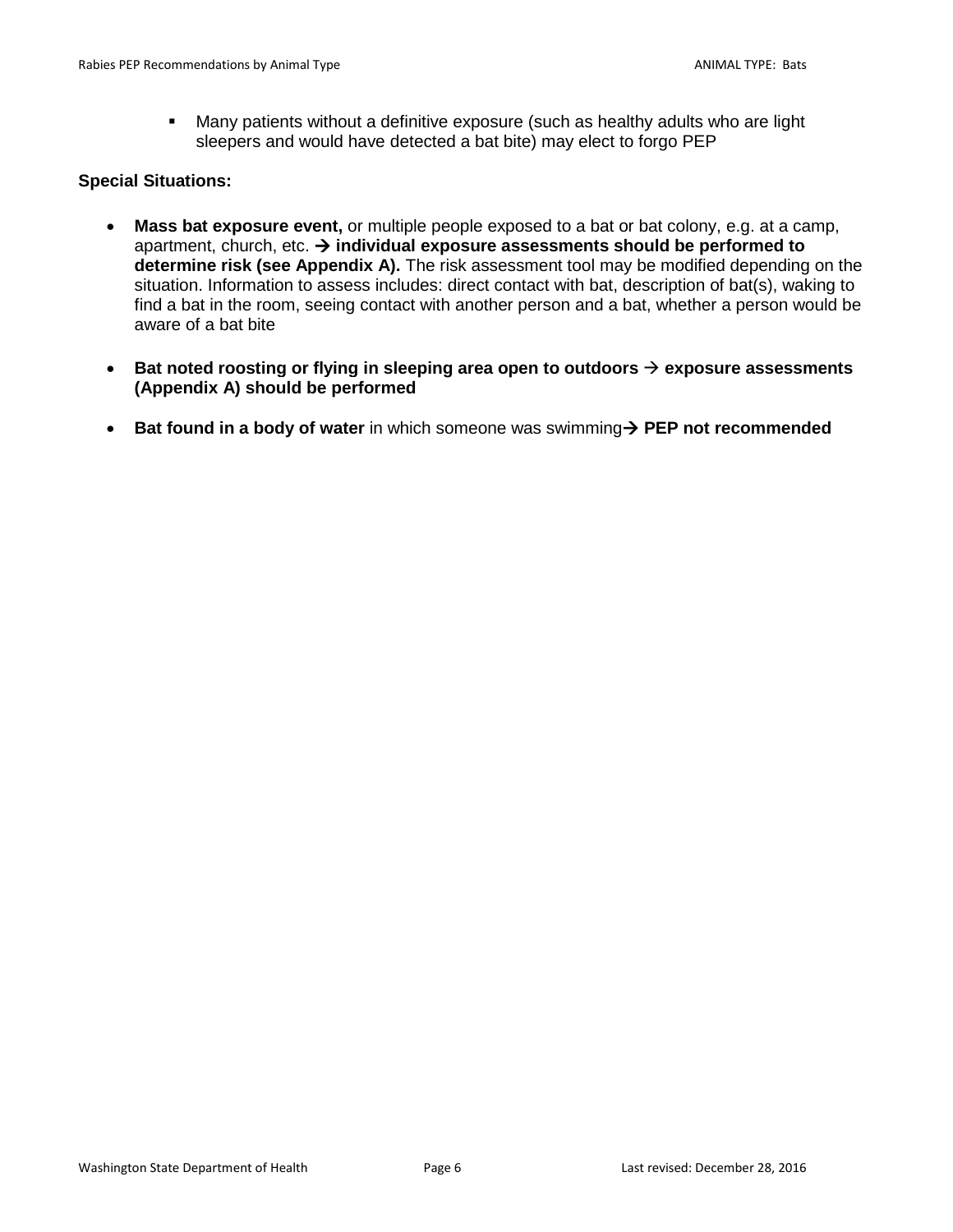# <span id="page-6-0"></span>Rabies Post-exposure Prophylaxis (PEP) Recommendations for Humans Exposed to Wild Carnivores, Including Wild Animal Hybrids

These recommendations apply to raccoons, skunks, foxes, coyotes, wolf, cougar, bobcats, and any other wild carnivore. This excludes non-carnivorous wild animals such as bats, rodents, rabbits, etc. See below for special considerations for wild animal hybrids (e.g., wolf-dogs or domestic-wild cat crosses).

**Risk of rabies from wild carnivores in Washington State:** The risk of acquiring rabies after exposure to a wild carnivore in Washington State is low since the state is not known to have rabies in terrestrial species (unlike elsewhere in the U.S.). However, wild carnivores are not routinely trapped and tested for rabies in Washington so data on the occurrence of rabies in these animals are limited. Approximately 2-15 **raccoons** are tested in Washington per year; historically none have tested positive (data since 1920s). For **other wild carnivore species,** generally only 0-3 of each are tested annually. The last rabid coyote was detected in 1930. Only 4 skunks (2 imported and 2 improperly given live vaccine) have tested positive in Washington, but no wild rabid skunks have ever been identified in the state. No foxes, wolf-dog hybrids, or other carnivores have ever tested positive in Washington (data since 1920s). While public health authorities do not believe wild carnivores are currently a reservoir for rabies in Washington, these animals may be illegally or accidentally imported from other terrestrial rabies endemic states or countries and/or become infected with rabies after exposures to bats (i.e., spillover rabies).

### **Guidance on testing and PEP if animal is available:**

- **Exposure to a wild carnivore Test animal for rabies**.
	- o If positive, give PEP
	- o If negative, no need for PEP; can discontinue PEP if already started

## **Guidance on PEP if exposure occurred in Washington State and animal is not available to test:**

- **Raccoons**
	- o Counsel provider and/or exposed person regarding risk of raccoon rabies in WA State.
	- o **Provoked<sup>α</sup> exposure** by normal appearing and behaving raccoon **PEP not routinely recommended**
	- o **Unprovoked exposure OR exposure to a rabid-acting\* raccoon Recommend PEP**
- **Skunk, fox, coyote, or other wild carnivore (except raccoons & hybrids):**
	- o Counsel provider and/or exposed person regarding risk of rabies in WA State.
	- **All exposures → Recommend PEP**

NOTE: This recommendation differs from the recommendation for raccoons because when healthy, these wild carnivore species are considered much less likely to interact with humans than raccoons. In clearly provoked exposures PEP may not be warranted; these should be discussed with your local health jurisdiction on a case-by-case basis.

**Guidance on PEP if exposure occurred outside of Washington or animal is from another geographic area** (besides Washington) **and animal is not available to test:**

• **Raccoon, skunk, fox, coyote, or any other wild carnivore:**

### o **All exposures Recommend PEP**

NOTE: Specific guidance for exposure in some states and countries may differ based on local rabies epidemiology.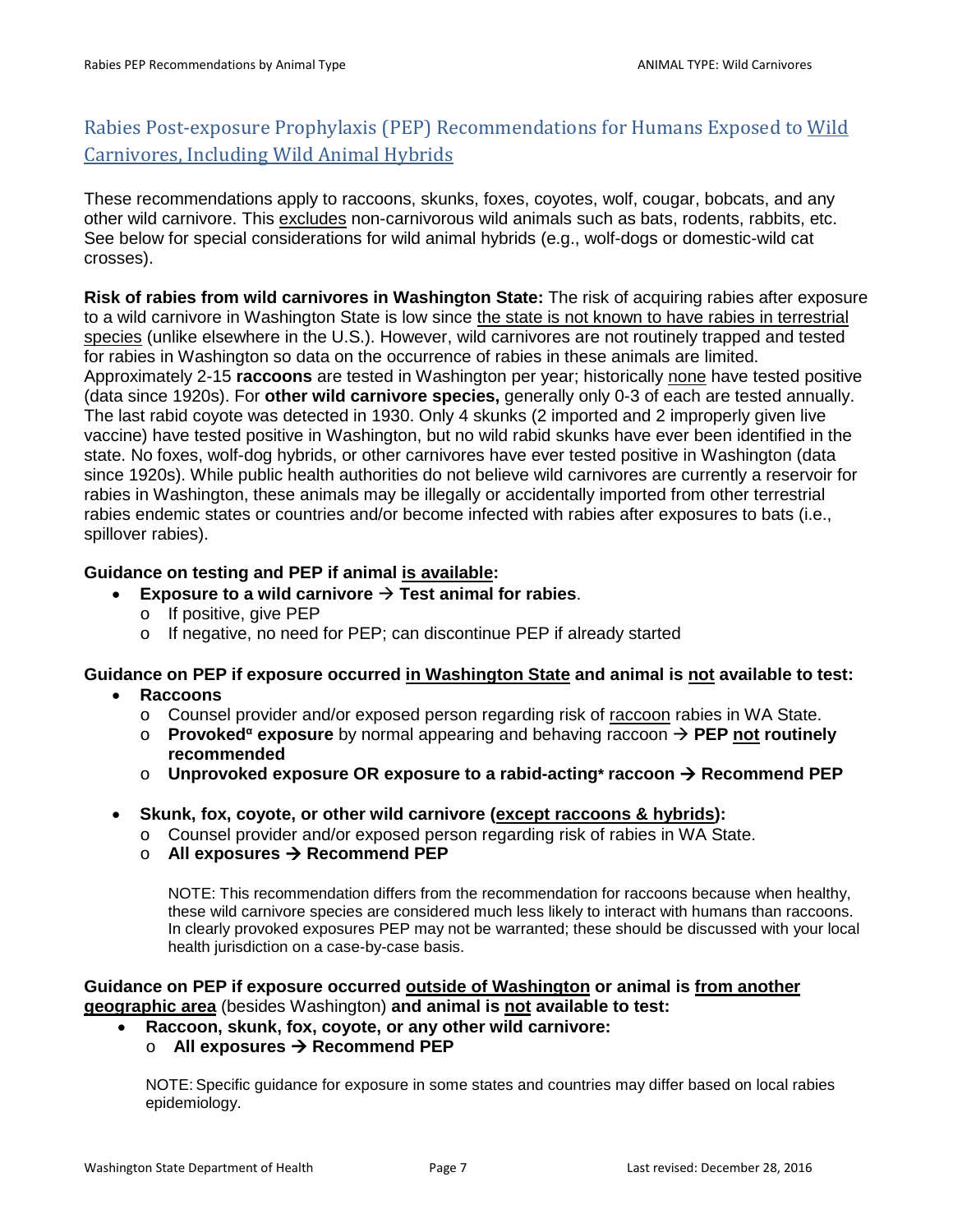#### **Special considerations for wild animal hybrids:**

Hybrid animals are wild animals that have been cross-bred with domestic animals (e.g., wolf-dogs or domestic-wild cat crosses). A hybrid may be considered a hybrid at any percentage of wild-domestic genetic make-up, e.g., 25% wolf / 75% dog or 50% wolf / 50% dog. The period of rabies virus shedding (i.e., the infectious period) in hybrids is unknown because few or no studies have been conducted to evaluate the shedding period in species other than domestic dogs, cats, and ferrets. Thus a 10-day observation period as is typically used for domestic dogs, cats, and ferrets does not ensure rabies virus was not being shed at the time of the exposure to a hybrid animal. When such animals bite (or otherwise expose) humans, the Compendium of Animal Rabies Prevention and Control and the ACIP recommendations for the prevention of human rabies indicate that euthanizing and testing the hybrid is the safest course of action. In Washington State, the local health officer has the authority to order euthanasia of a hybrid by WAC 246-100. However, since hybrids are often kept as domesticated pets, they are generally under the supervision of owners and much less likely than truly wild animals to interact with a rabid animal; this is especially true if they are kept indoors as opposed to being caged, chained, or fenced in an outdoor area. There may be instances when options other than euthanasia can be considered; please consult DOH for additional guidance.

#### **Definitions and explanations:**

<sup>α</sup>**Provoked exposures:** Examples include: invasion of an animal's territory (potentially even running by a dog), assisting an injured animal, startling or trying to capture an animal, coming between an animal and its young, taking food away from an animal, acting aggressively toward an animal, breaking up a fight between animals, or trying to touch, pet or feed an animal. An exposure is considered "unprovoked" if these behaviors are absent; for example an animal suddenly appears or charges and bites a person who was not in any way interacting with the animal or its young.

\* **Rabid-acting**: Rabies virus causes an acute, rapidly progressive encephalitis. Observing unusual behavior or unhealthy appearance is a proxy to identify potentially rabid animals. Behavior changes and neurologic signs are variable based on species and stage of disease progression. In terrestrial mammals, suggestive signs include being unusually withdrawn, stuporous or agitated; acting inappropriately aggressive or attempting to bite; approaching people (wild animals only); attacking inanimate objects; making abnormal vocalizations; stumbling or appearing weak; displaying muscle tremors, seizures, or difficulty swallowing; appearing afraid of water; salivating profusely (foaming at the mouth); and staring blankly or appearing to be blind. Livestock may also display headpressing, circling, depression, drooping head or ears, or constant bellowing, or may isolate themselves from herd mates.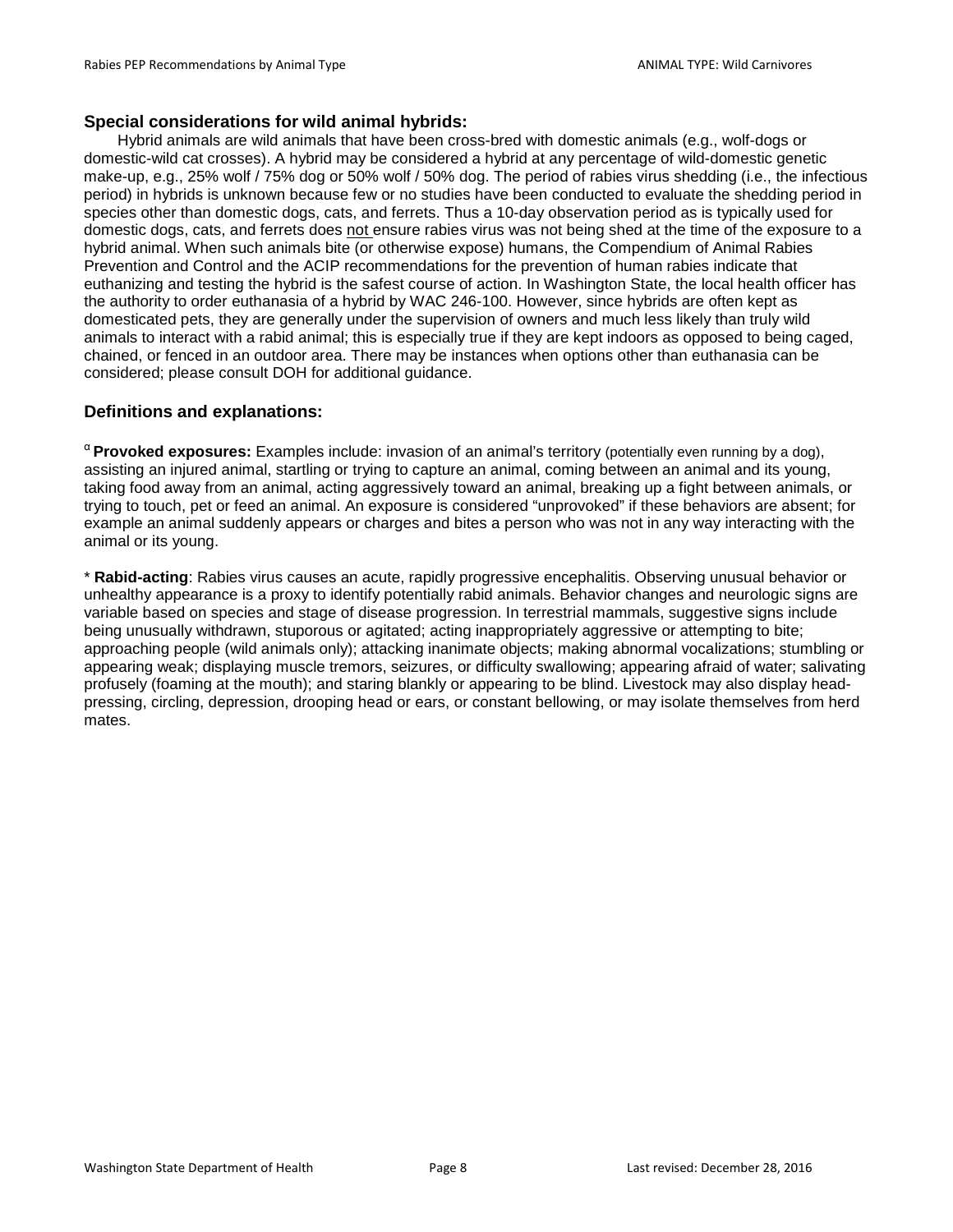## <span id="page-8-0"></span>Rabies PEP Recommendations for Humans Exposed to Dogs, Cats, or Ferrets

These recommendations do not apply to hybrid animals, including wolf-dog hybrids or domestic-wild cat crosses, which are considered wild carnivores (see other guideline).

**Risk of rabies from dogs, cats, and ferrets in Washington State:** The risk of acquiring rabies after exposure to any of these animals is low. While dog rabies was once rampant, it hasn't been seen in Washington since the 1950s. Each year, the Washington State Department of Health tests approximately 80-130 cats, 50-90 dogs, and 1-5 ferrets for rabies. Since 1980, only 2 cats from Washington have tested positive; both were confirmed to have bat-variant rabies infection. A dog (with known prior exposure to a bat) was suspected to be rabid in 1987 but the infection was not confirmed. The natural tendency of cats to hunt and catch animals, including bats, may make them more likely than dogs or ferrets to acquire rabies. Nationally, more cats than dogs are found to be rabid.

#### **Guidance on observing/testing and PEP if animal is available:**

- Dog, cat or ferret is rabid-acting\*  $\rightarrow$  Test animal for rabies
	- o If positive, give PEP
	- o If negative, no need for PEP; discontinue PEP if already started
- **Dog, cat or ferret appears healthy** (normal appearance and behavior) **Perform 10-day observation**
	- o If animal alive and healthy after 10 days  $\rightarrow$  No need for PEP; discontinue if already started
	- $\circ$  If animal develops signs of rabies  $\rightarrow$  Call LHJ and immediately test for rabies
		- **If positive, give PEP**
		- **If negative, no need for PEP; discontinue PEP if already started**

NOTE: Observation of healthy animals should be done regardless of vaccination status or exposure circumstances (e.g., provoked<sup> $\alpha$ </sup> vs. unprovoked) and is preferred over euthanasia and testing. Informal observation, such as watching the daily appearance and behavior (e.g., continued eating/drinking, walking normally) of a specific feral cat that cannot be captured, is not preferred but is acceptable.

- **Dog, cat or ferret needs to be (or has been) euthanized** because it has severe injuries or chronic illness not considered consistent with rabies by a veterinarian OR is unwanted
	- o **If feral/stray<sup>β</sup> animal Test for rabies**
	- $\circ$  **If owned animal**  $\rightarrow$  Considerations should include: was the pet vaccinated, was it an indoor vs. outdoor animal, its history of travel to or importation from a rabies endemic country within the last 6 months, and whether it had a known exposure to an untested bat or rabid animal.
		- If **animal had exposure to an untested bat/rabid animal or if was in rabies-endemic**  country in last 6 months  $\rightarrow$  Test for rabies
		- **■** If **provoked<sup>α</sup> bite/exposure → Testing can be waived** at victim's discretion (especially if vaccinated)
		- If unprovoked bite/exposure → Testing generally recommended (especially if unvaccinated or not current on rabies vaccine)

#### **Guidance on PEP if animal is not available to observe or test:**

- Dog, cat or ferret is **rabid-acting<sup>\*</sup> > Recommend PEP**
- Dog, cat or ferret **appears healthy**
	- o *Exposure occurred in Washington State:*
		- Counsel provider and/or exposed person regarding the low risk of rabies in dogs, cats, and ferrets in Washington State.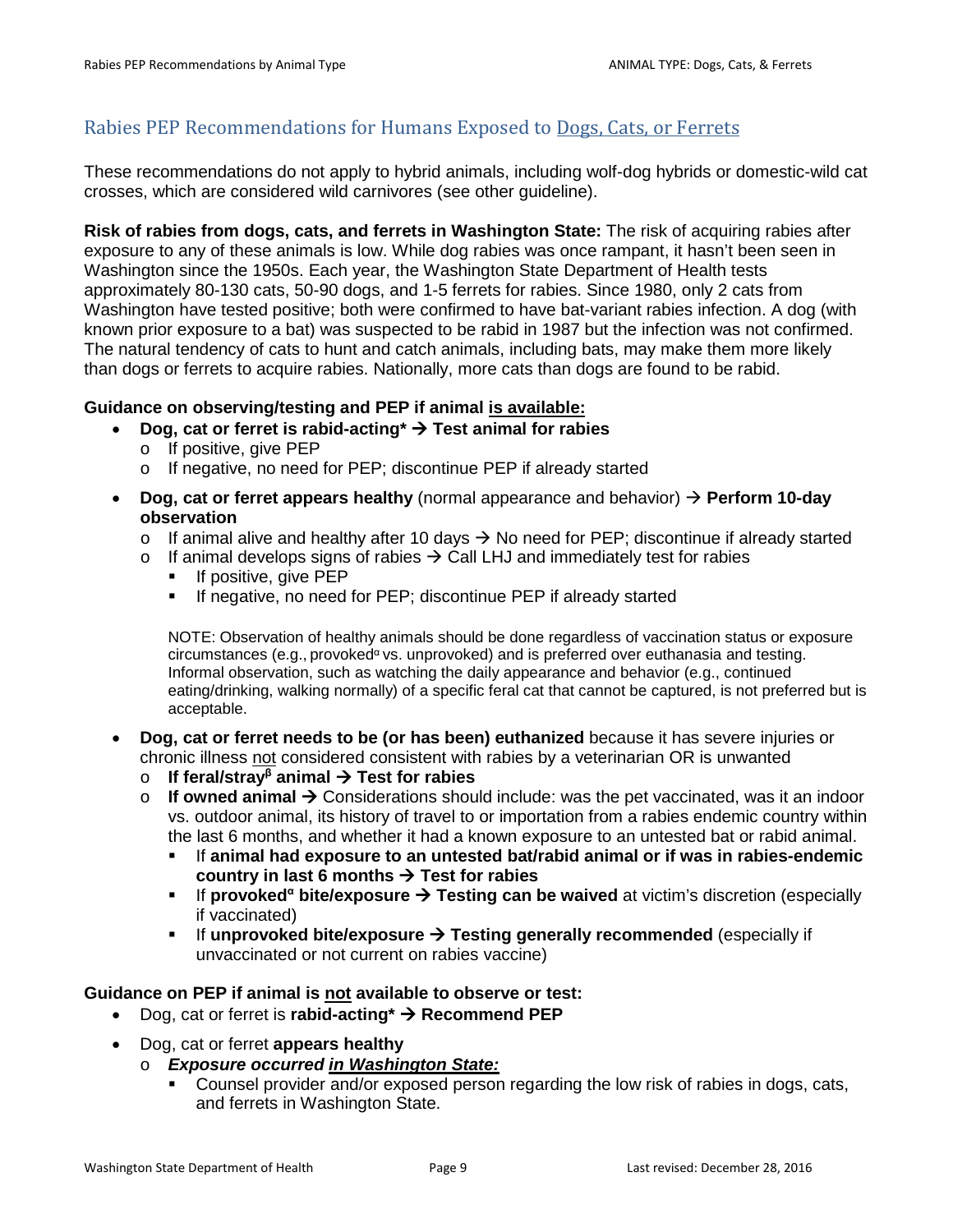- If **animal had a known exposure to an untested bat or rabid animal in last 6 months → Generally recommend PEP**
- If **provoked<sup>α</sup> bite/exposure PEP not recommended**
- **If unprovoked** bite/exposure
	- **Cat Recommend PEP**
	- **Dog or ferret**  $\rightarrow$  **PEP generally recommended** (consult with LHJ to confirm criteria for unprovoked bite/exposure are met)
- o *Exposure occurred outside of Washington or animal was imported within 6 months from a rabies-endemic country (e.g., Mexico, Central/South America, India, China and SE Asia, Afghanistan, etc.):*
	- If animal from/exposure occurred in a rabies-endemic country  $\rightarrow$  Recommend PEP
	- If animal from/exposure occurred in another state → Consult LHJ
		- Considerations include potential for contact with rabies reservoir species in that state and the animal's vaccination status

#### **Definitions and explanations:**

**10-day observation:** This rabies virus "shedding period" (or "infectious period") drives the 10-day observation period for domestic dogs, cats, and ferrets. The shedding period is the time in which the animal is shedding virus in their saliva and thus is infectious to other animals/humans. The shedding period is distinct from the incubation period, though there may be overlap between the two. Animals can be shedding virus before showing signs of illness. If the dog/cat/ferret was shedding virus at the time of the bite/other exposure, then signs of illness (and usually death) would be expected to develop within 10 days. Conversely, if the dog/cat/ferret remains alive and well at the end of the 10-day observation period, then it was not infectious (i.e., not shedding rabies virus) at the time of the human exposure so the person does not need PEP; however, it does not rule out the possibility that the dog/cat/ferret will develop rabies in the future.

<sup>α</sup>**Provoked exposures:** May include invasion of an animal's territory (potentially even running by a dog), assisting an injured animal, startling or trying to capture an animal, coming between an animal and its young, taking food away from an animal, acting aggressively toward an animal, breaking up a fight between animals, or trying to touch, pet, or feed an unfamiliar animal. Provocation must be considered from the animal's perspective. An exposure is considered "unprovoked" if these behaviors are absent; for example, an animal suddenly appears or charges and bites a person who was not in any way interacting with the animal or its young.

\* **Rabid-acting**: Rabies virus causes an acute, rapidly progressive encephalitis. Observing unusual behavior or unhealthy appearance is a proxy to identify potentially rabid animals. Behavior changes and neurologic signs are variable based on species and stage of disease progression. In terrestrial mammals, suggestive signs include being unusually withdrawn, stuporous or agitated; acting inappropriately aggressive or attempting to bite; approaching people (wild animals only); attacking inanimate objects; making abnormal vocalizations; stumbling or appearing weak; displaying muscle tremors, seizures, or difficulty swallowing; appearing afraid of water; salivating profusely (foaming at the mouth); and staring blankly or appearing to be blind. Livestock may also display headpressing, circling, depression, drooping head or ears, or constant bellowing, or may isolate themselves from herd mates.

<sup>β</sup>**Feral and stray:** Feral animals are essentially wild and not socialized to humans; whereas stray animals are generally friendly to people but have no sign of ownership (e.g., no collar and roaming about).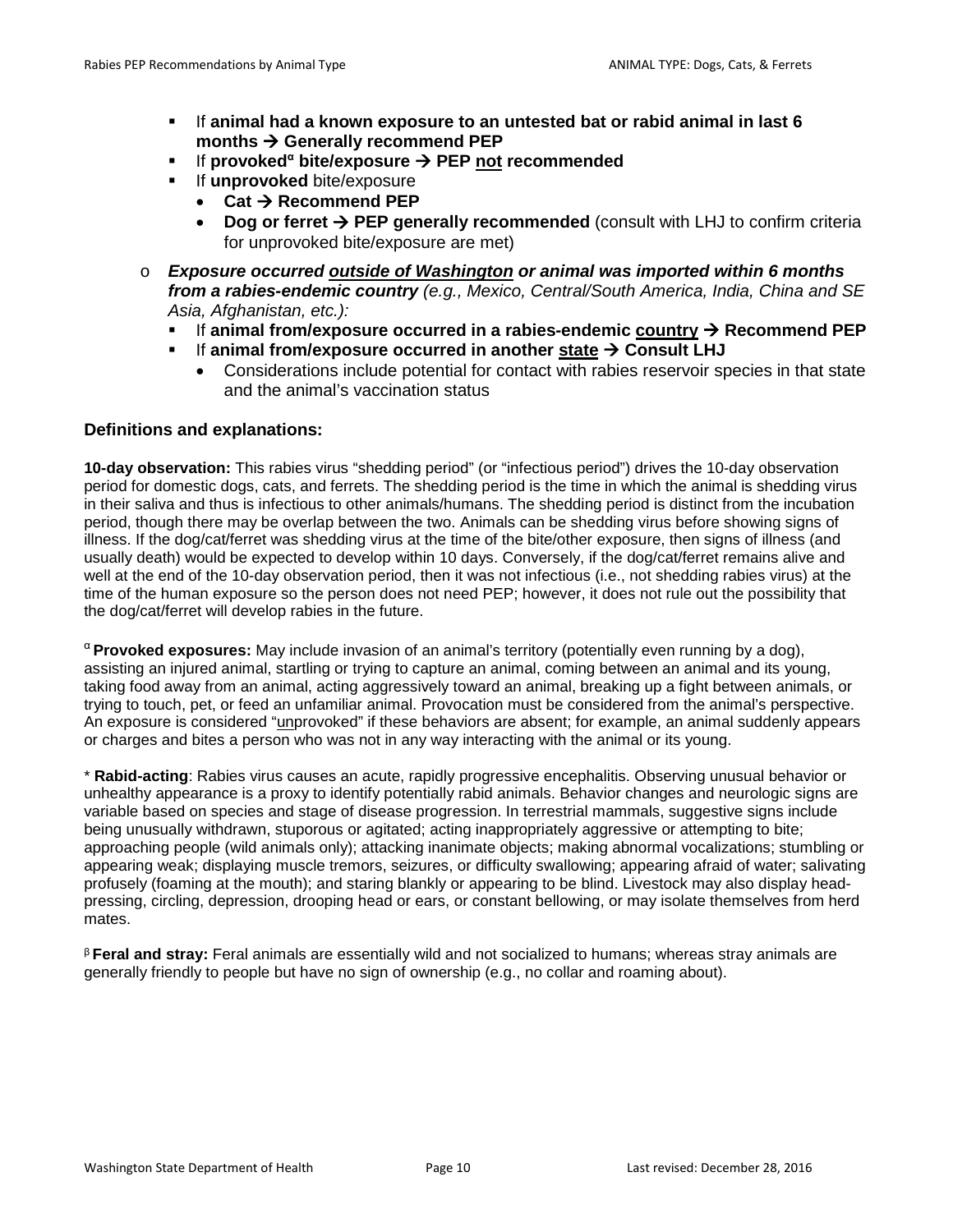# <span id="page-10-0"></span>Rabies Post-exposure Prophylaxis (PEP) Recommendations for Humans Exposed to Rodents, Lagomorphs or Opossum

These recommendations apply to small rodents (e.g., squirrels, chipmunks, rats, mice), large rodents (e.g., beavers, woodchucks), lagomorphs (e.g., rabbits, hares) and opossum.

**Risk of rabies from rodents, lagomorphs, or opossum:** Small rodents and lagomorphs are not reservoirs for rabies virus. These mammals are rarely infected with rabies and have not been known to transmit rabies to humans. In the eastern United States, raccoon-variant rabies occasionally spills over into large rodents, especially woodchucks (groundhogs). According to CDC's national data (2014), woodchucks accounted for 96% of 45 rabid rodents. Inoculation experiments with opossums in the 1960s found them to be relatively resistant. The risk of acquiring rabies after exposure in Washington State is very low; no rodent, lagomorph or opossum has ever tested positive for rabies in the state (data since 1920s). There are no national guidelines for management of rodents, lagomorphs, or opossums biting humans, however, these exposures rarely call for PEP, especially in Washington. Exposures with unusual circumstances should be discussed with the local health jurisdiction. Rodents and lagomorphs can carry other pathogens such as the causative agents of tularemia, rat-bite fever, or plague, among others. Persons with exposure to rodents or lagomorphs should be placed on fever watch to exclude other infections.

### **Guidance on testing and PEP if animal is available:**

- **Rodent, lagomorph or opossum is rabid-acting\* Test animal for rabies** (consult with local health jurisdiction to confirm criteria for rabid-acting first; these animals are not routinely accepted for testing)
	- o If positive, give PEP
	- o If negative, no need for PEP
- All other exposures  $\rightarrow$  No need to test animal; PEP is not recommended

#### **Guidance on PEP if animal is not available to test:**

- Counsel provider and/or exposed person regarding risk of rabies.
- Rodent, lagomorph or opossum is rabid-acting<sup>\*</sup>  $\rightarrow$  Consultation with local health **jurisdiction** is advised; in rare event of a rabid-acting animal, PEP may be recommended
- All other exposures  $\rightarrow$  PEP is not recommended

#### **Definitions and explanations:**

\* **Rabid-acting**: Rabies virus causes an acute, rapidly progressive encephalitis. Observing unusual behavior or unhealthy appearance is a proxy to identify potentially rabid animals. Behavior changes and neurologic signs are variable based on species and stage of disease progression. In terrestrial mammals, suggestive signs include being unusually withdrawn, stuporous or agitated; acting inappropriately aggressive or attempting to bite; approaching people (wild animals only); attacking inanimate objects; making abnormal vocalizations; stumbling or appearing weak; displaying muscle tremors, seizures, or difficulty swallowing; appearing afraid of water; salivating profusely (foaming at the mouth); and staring blankly or appearing to be blind. Livestock may also display headpressing, circling, depression, drooping head or ears, or constant bellowing, or may isolate themselves from herd mates.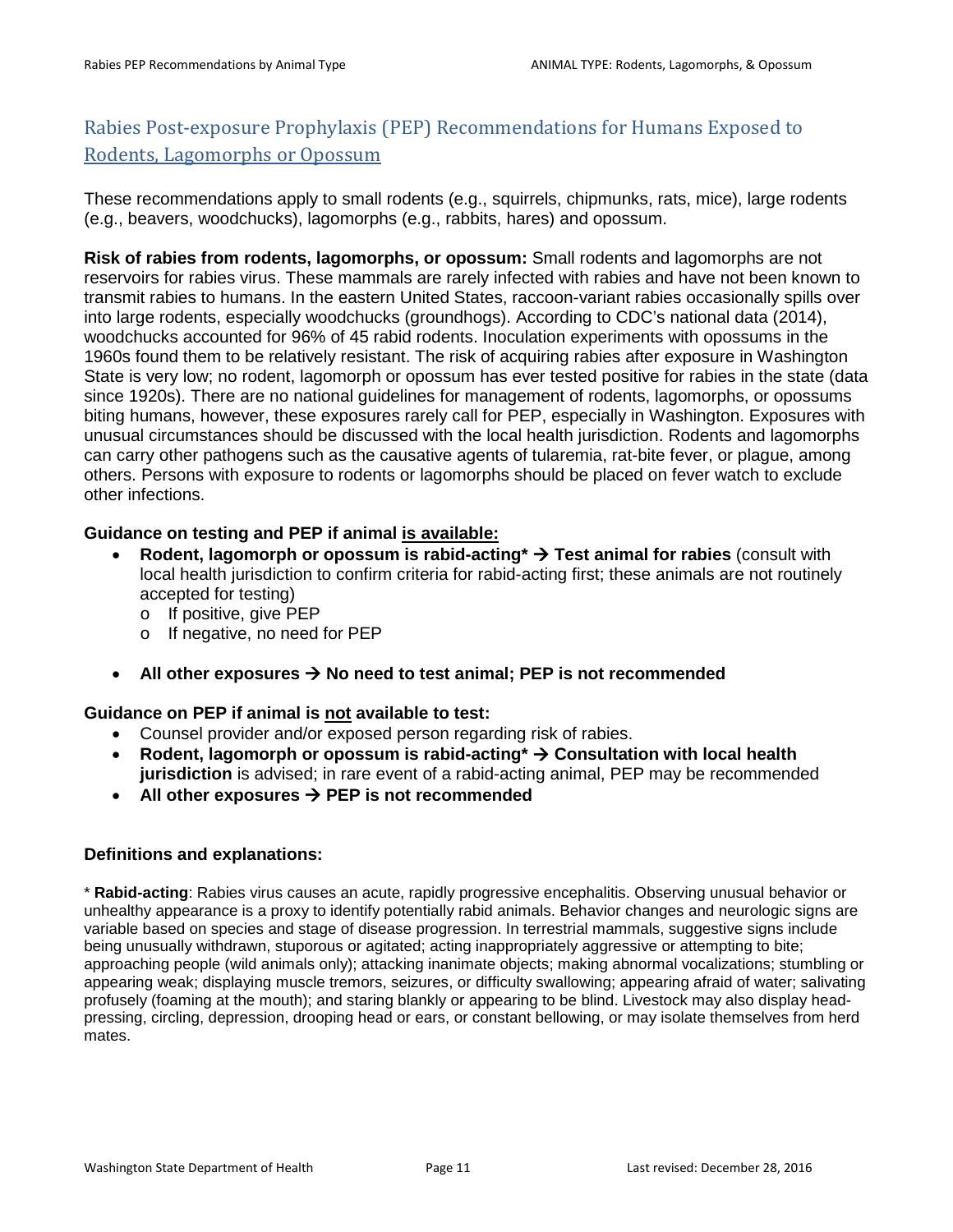# <span id="page-11-0"></span>Rabies Post-exposure Prophylaxis (PEP) Recommendations for Humans Exposed to Livestock

These recommendations apply to livestock (e.g., cattle, horses, sheep, goat, pigs, llamas).

**Risk of rabies from livestock:** Although rabies in livestock is rare, animals can be exposed to rabies during encounters with wildlife. Rabies should be considered in the differential diagnosis of any acute, progressive, fatal neurological illness in livestock imported from areas where terrestrial rabies exists. Rabies is less commonly found in livestock that have not left Washington State. However, rabid bats can transmit rabies to livestock. In 1994, a rabid llama with bat-variant rabies was identified in King County and in 1992 a rabid horse was identified in Franklin County (rabies variant unknown). Previous vaccination of livestock may not preclude the need to euthanize and test livestock. There are no national guidelines for management of livestock biting humans; each case should be evaluated in consultation with the local health jurisdiction.

#### **Guidance on testing and PEP if animal is available:**

- **Livestock is rabid-acting\*** (and veterinarian does not believe abnormalities can be explained by another identified disease) **Test for rabies**
	- o If positive, give PEP
	- o If negative, no need for PEP
- **Livestock bite/exposure is unprovoked<sup>α</sup> Have animal evaluated by veterinarian; test animal if rabies is suspected**
	- o See above
- All other exposures  $\rightarrow$  No need to test animal; PEP is not recommended

#### **Guidance on PEP if animal is not available to test:**

- Counsel provider and/or exposed person regarding risk of rabies in livestock.
- Livestock is rabid-acting<sup>\*</sup>  $\rightarrow$  PEP recommended.
- All other exposures  $\rightarrow$  Consultation with LHJ is advised. PEP is generally not recommended unless there are unusual circumstances.

#### **Definitions and explanations:**

<sup>α</sup>**Provoked exposures:** May include invasion of an animal's territory (potentially even running by a dog), assisting an injured animal, startling or trying to capture an animal, coming between an animal and its young, taking food away from an animal, acting aggressively toward an animal, breaking up a fight between animals, or trying to touch, pet, or feed an unfamiliar animal. Provocation must be considered from the animal's perspective. An exposure is considered "unprovoked" if these behaviors are absent; for example, an animal suddenly appears or charges and bites a person who was not in any way interacting with the animal or its young.

\* **Rabid-acting**: Rabies virus causes an acute, rapidly progressive encephalitis. Observing unusual behavior or unhealthy appearance is a proxy to identify potentially rabid animals. Behavior changes and neurologic signs are variable based on species and stage of disease progression. In terrestrial mammals, suggestive signs include being unusually withdrawn, stuporous or agitated; acting inappropriately aggressive or attempting to bite; approaching people (wild animals only); attacking inanimate objects; making abnormal vocalizations; stumbling or appearing weak; displaying muscle tremors, seizures, or difficulty swallowing; appearing afraid of water; salivating profusely (foaming at the mouth); and staring blankly or appearing to be blind. Livestock may also display headpressing, circling, depression, drooping head or ears, or constant bellowing, or may isolate themselves from herd mates.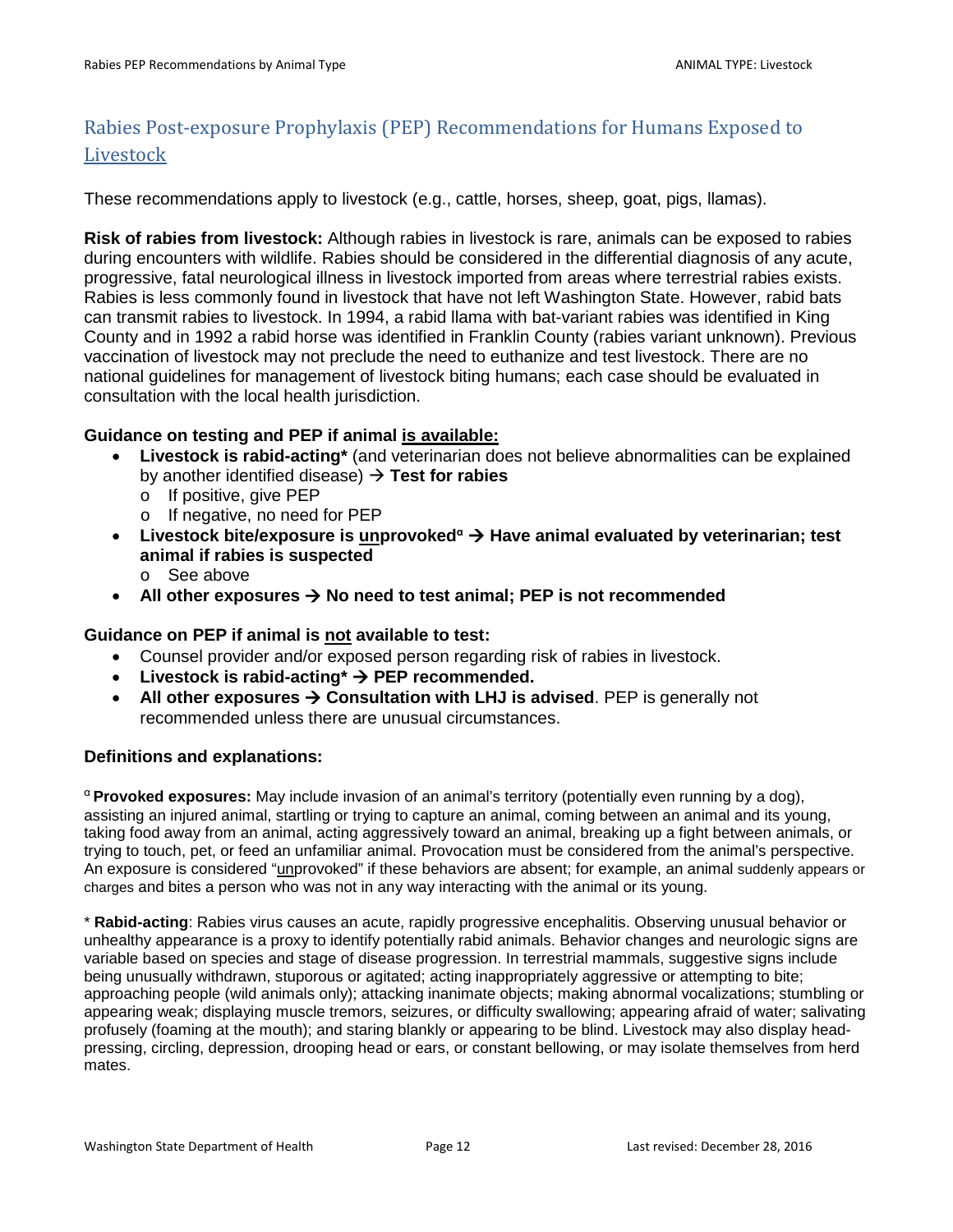## <span id="page-12-0"></span>Appendix A: Bat Exposure Assessment Questionnaire

1. Did (you/your child/dependent) have any contact with a bat?

| a. Bitten    | $\Box$ Yes | l No      | $\Box$ Don't Know |
|--------------|------------|-----------|-------------------|
| b. Scratched | l IYes     | $\Box$ No | $\Box$ Don't Know |
| c. Touched   | l Yes      | $\Box$ No | $\Box$ Don't Know |

If yes to (c) please describe (ask specifically about touching of head/mouth/teeth/claws and whether or not gloves or other materials were worn/used):

\_\_\_\_\_\_\_\_\_\_\_\_\_\_\_\_\_\_\_\_\_\_\_\_\_\_\_\_\_\_\_\_\_\_\_\_\_\_\_\_\_\_\_\_\_\_\_\_\_\_\_\_\_\_\_\_\_\_\_\_\_\_\_\_\_\_\_\_\_\_\_\_\_\_\_\_\_\_ \_\_\_\_\_\_\_\_\_\_\_\_\_\_\_\_\_\_\_\_\_\_\_\_\_\_\_\_\_\_\_\_\_\_\_\_\_\_\_\_\_\_\_\_\_\_\_\_\_\_\_\_\_\_\_\_\_\_\_\_\_\_\_\_\_\_\_\_\_\_\_\_\_\_\_\_\_\_

d. Any other contact (ask specifically about possible bare-skin contact with the bat or if the contact could have been with the head/mouth/teeth/claws):

\_\_\_\_\_\_\_\_\_\_\_\_\_\_\_\_\_\_\_\_\_\_\_\_\_\_\_\_\_\_\_\_\_\_\_\_\_\_\_\_\_\_\_\_\_\_\_\_\_\_\_\_\_\_\_\_\_\_\_\_\_\_\_\_\_\_\_\_\_\_\_\_\_\_\_\_\_\_\_ \_\_\_\_\_\_\_\_\_\_\_\_\_\_\_\_\_\_\_\_\_\_\_\_\_\_\_\_\_\_\_\_\_\_\_\_\_\_\_\_\_\_\_\_\_\_\_\_\_\_\_\_\_\_\_\_\_\_\_\_\_\_\_\_\_\_\_\_\_\_\_\_\_\_\_\_\_\_\_

#### **If Yes to 1 a or b, recommend post-exposure prophylaxis (PEP)**

#### **If Yes to 1 c or d, recommend PEP if contact may have resulted in bite, scratch or exposure of bat to mucous membrane**

|            | 2. Were (you/your child/dependent) asleep and then awoke to find a bat in the room? |              |  |  |
|------------|-------------------------------------------------------------------------------------|--------------|--|--|
| $\Box$ Yes | $\Box$ No                                                                           | □ Don't Know |  |  |

If Yes:

Do (you/your child/dependent) have any of the following conditions that may decrease your/their awareness of a bat bite?

| a. | Deep sleeper or other condition that may<br>make you/them less likely to awaken if<br>scratched/bitten by a bat (may feel like<br>being pricked with a needle) | Don't Know<br>No<br><b>Yes</b> |
|----|----------------------------------------------------------------------------------------------------------------------------------------------------------------|--------------------------------|
|    | b. Drug or alcohol use during this time                                                                                                                        | Don't Know<br>Yes<br>Νo        |
| C. | On medications during this time that may                                                                                                                       | Don't Know<br>No l<br>Yes      |
|    | have made you/them drowsy or less likely                                                                                                                       |                                |
|    | to awaken if scratched/bitten by a bat (may                                                                                                                    |                                |
|    | feel like being pricked with a needle)                                                                                                                         |                                |
| d. | Moderate or severe developmental delay                                                                                                                         | Don't Know<br>No.<br>Yes       |
|    | e. Are there any other reasons you/they may                                                                                                                    | Don't Know<br>No l<br>Yes      |
|    | not be aware of a bat scratch/bite (please                                                                                                                     |                                |
|    | list                                                                                                                                                           |                                |

If answering for a child/dependent:

|            | 3. Do you think your child/dependent is a reliable witness about whether contact occurred? |              |  |
|------------|--------------------------------------------------------------------------------------------|--------------|--|
| $\Box$ Yes | $\Box$ No                                                                                  | □ Don't Know |  |

**If Yes to 2 AND Yes or Don't Know to any of a-e OR No or Don't Know to 3, recommend PEP**